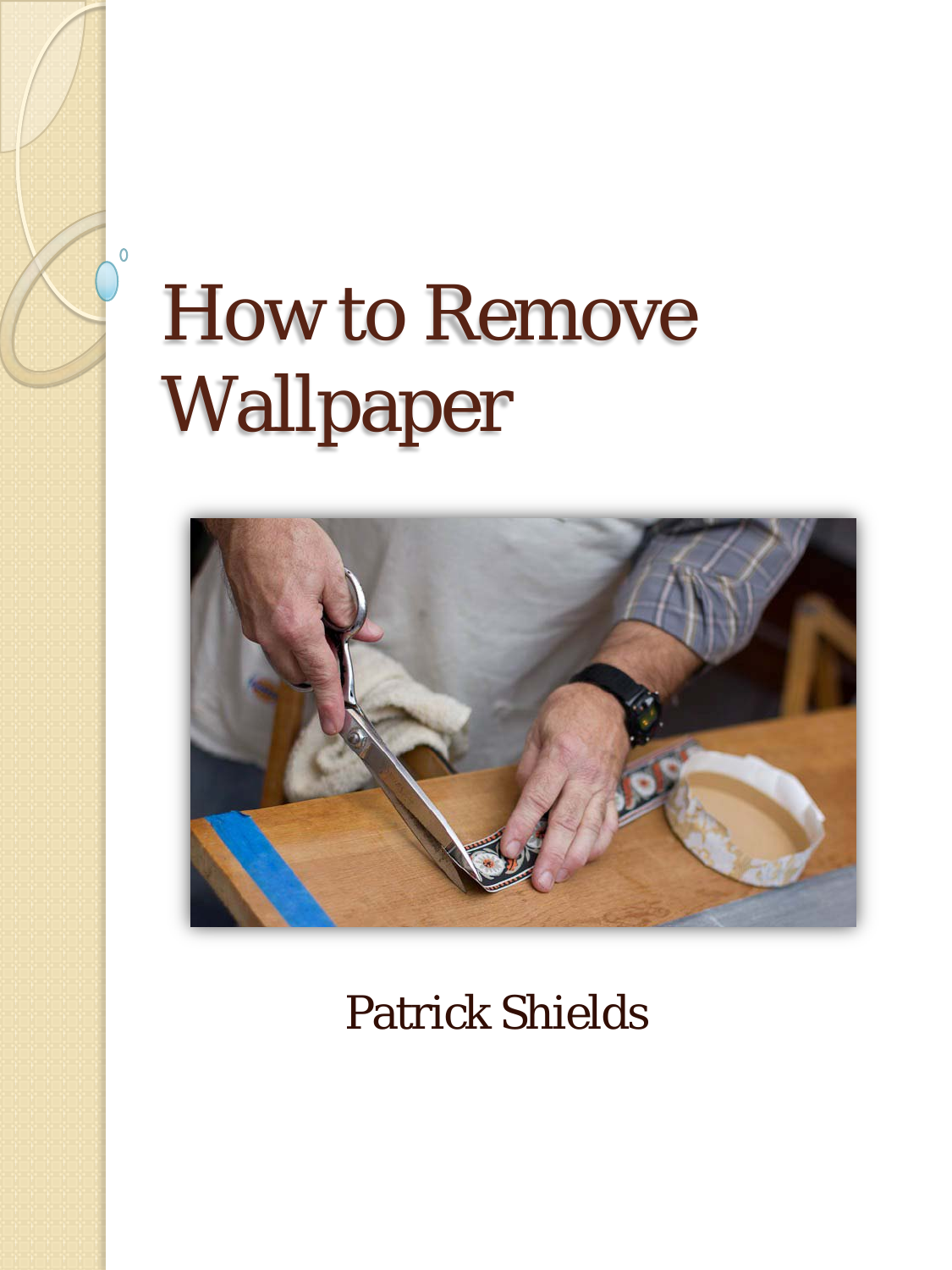# About Patrick Shields



Patrick works in private homes, public spaces and historic buildings up and down the East Coast of the U.S. His projects range from small home decorating to large historic restoration projects.

His most recent historic wallpaper projects include **President James Madison's Montpelier**, the **William Paca House** in Annapolis and the **Dumbarton House** in Georgetown.

Patrick's work has appeared on HGTV and in many magazines and journals like Country Living Magazine and Architectural Digest. In addition to his wallpaper work, he also designs decorative paint projects. He has designed and decorated walls and ceilings with hand drawn, painted or gilded decorative paint finishes.

Visit his web site to learn more about his work. You may contact him at 202- 744-2890 or email him - pat @patrickshields.com.

[Visit my blog and web site](http://www.patrickshields.com/)  [Like me on Facebook](http://www.facebook.com/PatrickShieldsDesign) Follow me on [Twitter: @PaperShields](http://www.twitter.com/papershields) Connect on [LinkedIn](http://www.linkedin.com/in/ShieldsDesign) Watch me on [YouTube](http://www.youtube.com/user/papershields)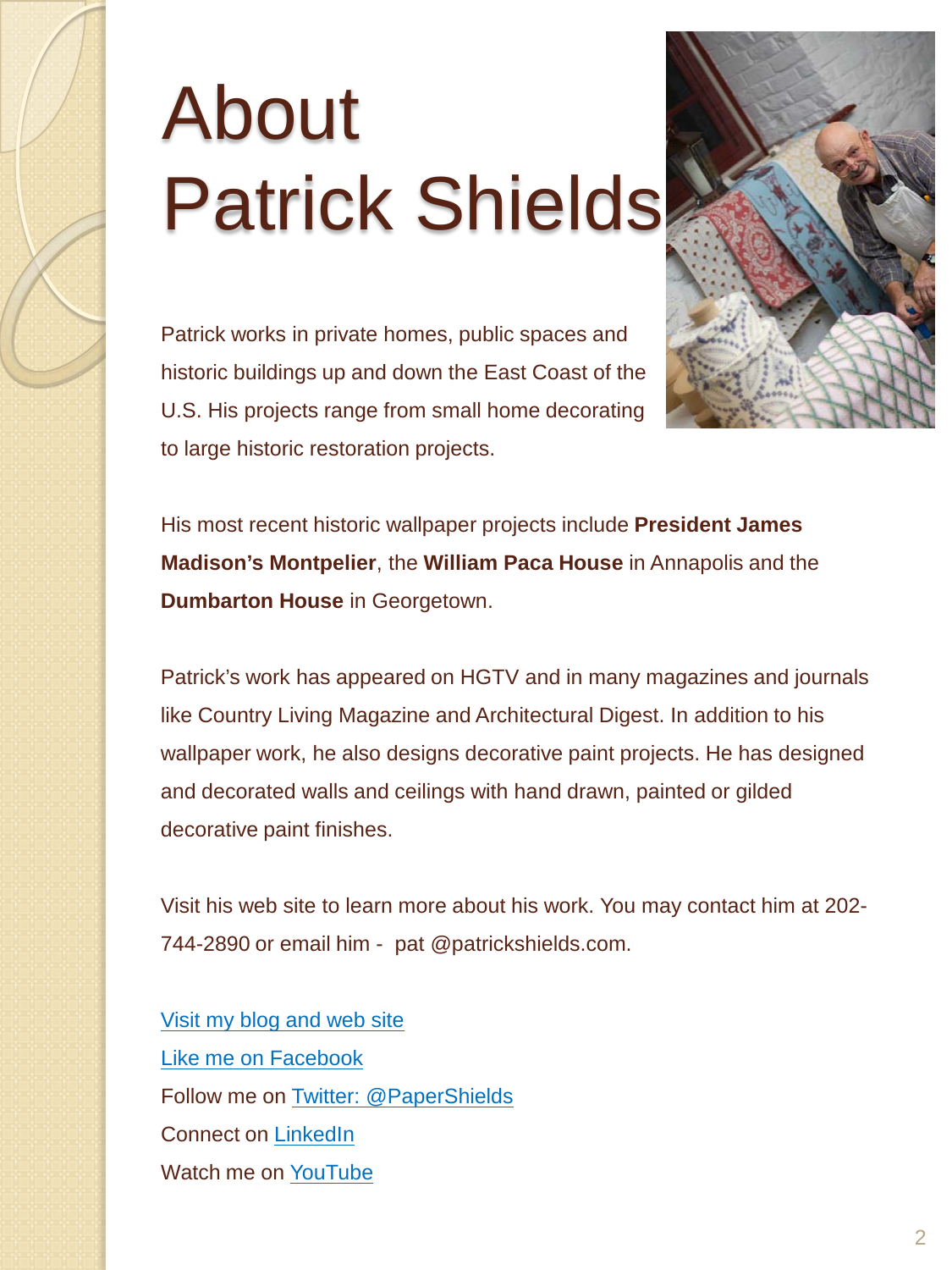| Introduction: to strip or not?          |         |
|-----------------------------------------|---------|
| When to use the dry method              |         |
| When you must use the wet method        |         |
| Are chemicals an option?                | 11      |
| <b>Tips and Tricks on wet stripping</b> | $12 \,$ |
| One more thing                          | 14      |
| <b>Products</b>                         | 15      |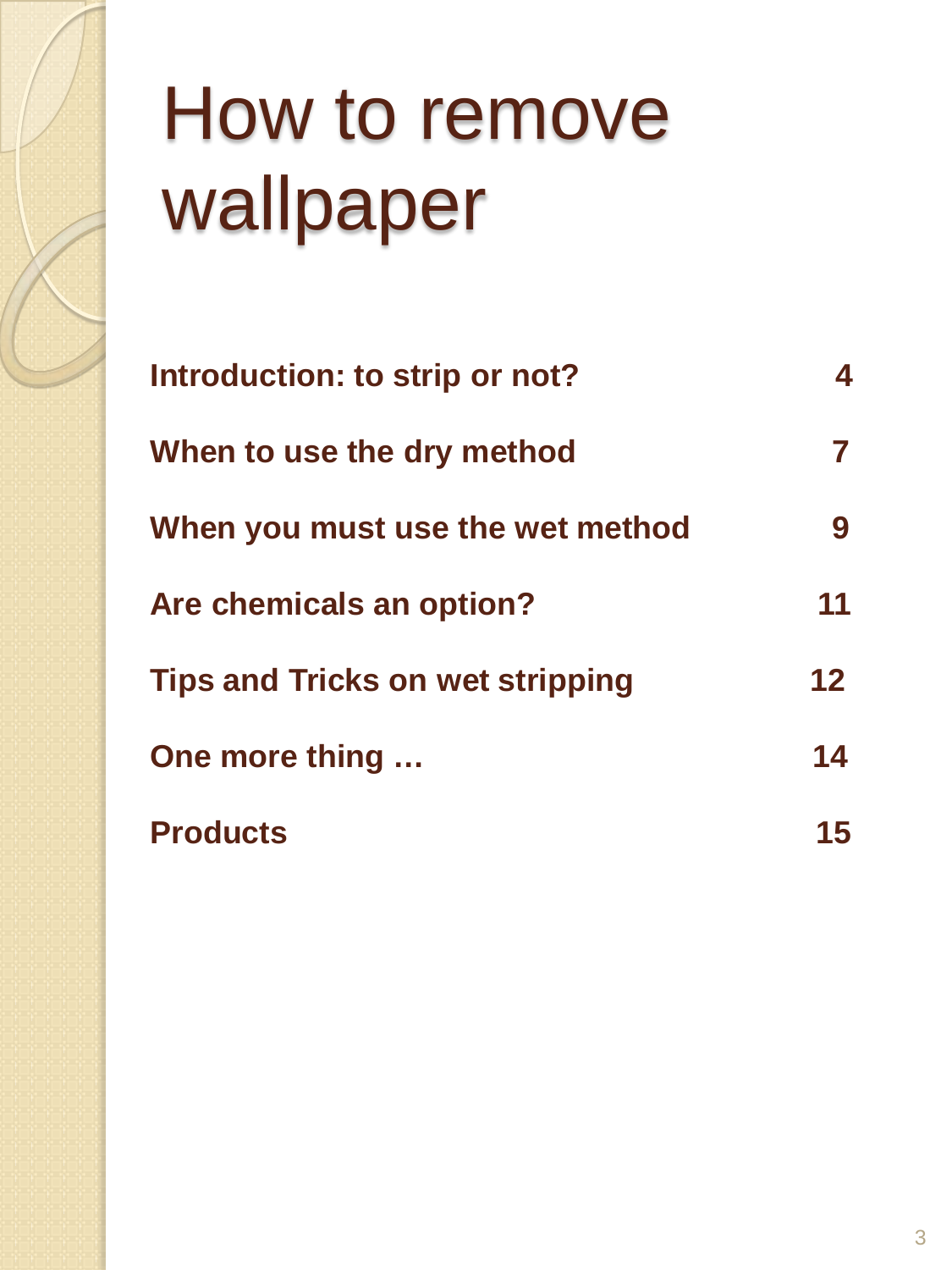#### **Introduction: To strip or not to strip?**

Most people do not want to ask this question:

*"How do you remove wallpaper?"*

It's understandable. It's a messy job. One we'd like to avoid.

So the question I get, that seams to pop up (pun intended) the most, is:

*"Can I paper over wallpaper?"*

Well, the answer is "Yes."

But, a qualified yes.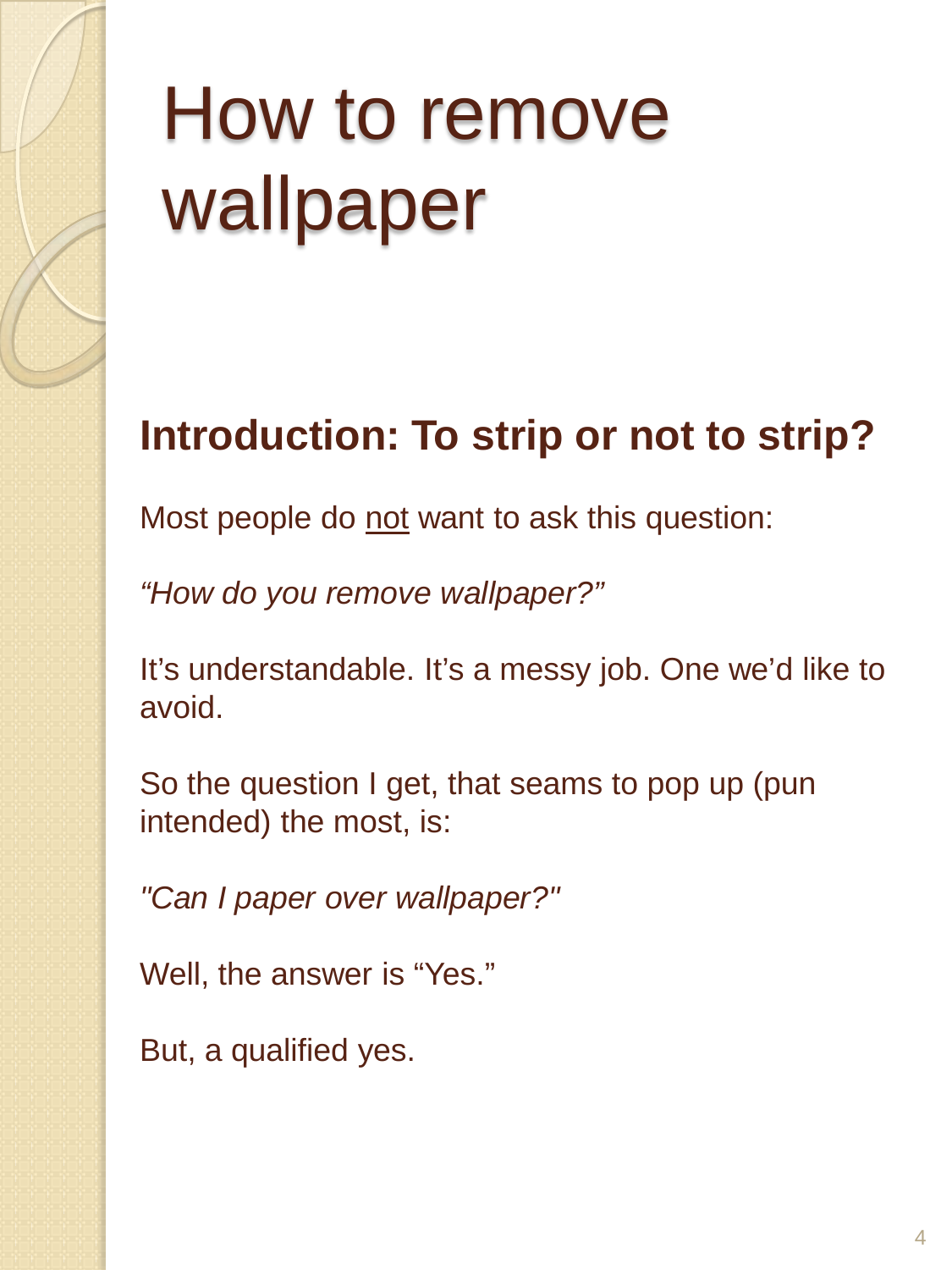You can install paper over your existing wallpaper if …

- 1. the existing paper was installed without a lot of seam lapping; if there is lapping, the seams will show through the next layer of wallpaper.
- 2. the existing paper is firmly secured to the walls with no peeling or mildew.
- 3. the coating on the existing paper is compatible with the adhesive that the manufacturer recommends.

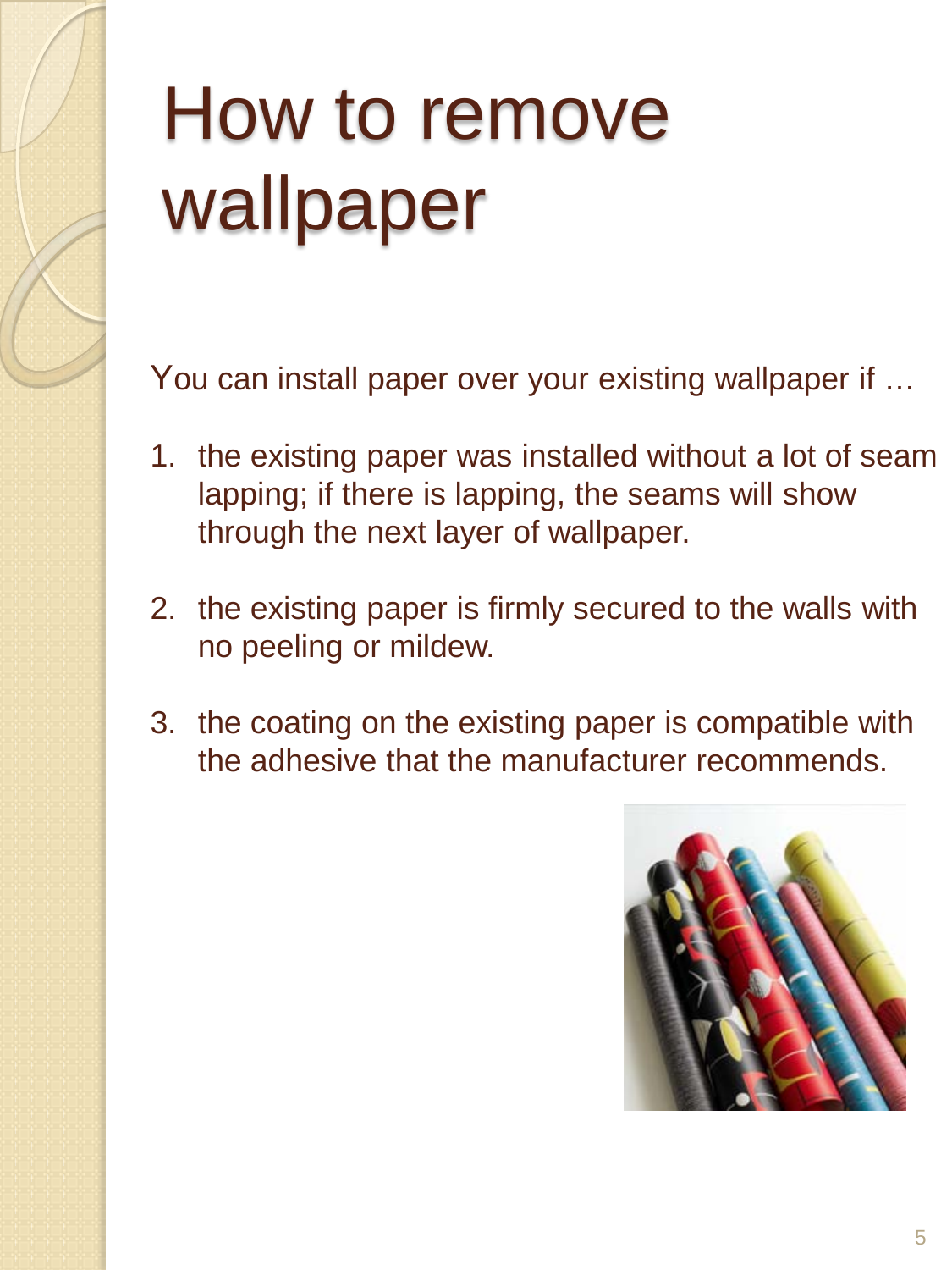#### **It's fifty-fifty.**

From my experience, half the time you can paper over the existing wallpaper with the right preparation. If you do have to remove the paper, it is often fairly easy to do. DON'T let it be an obstacle for redecorating.

Some papers are made to be stripped. The best way to find out is to start pulling the paper off the wall. Strippable wall covering should come off in a solid sheet leaving a paste residue on the wall. If this happens, you are in luck. You have a strippable wall covering. You can go straight to the section on tips for wet stripping. It will explain how to get the paste residue off.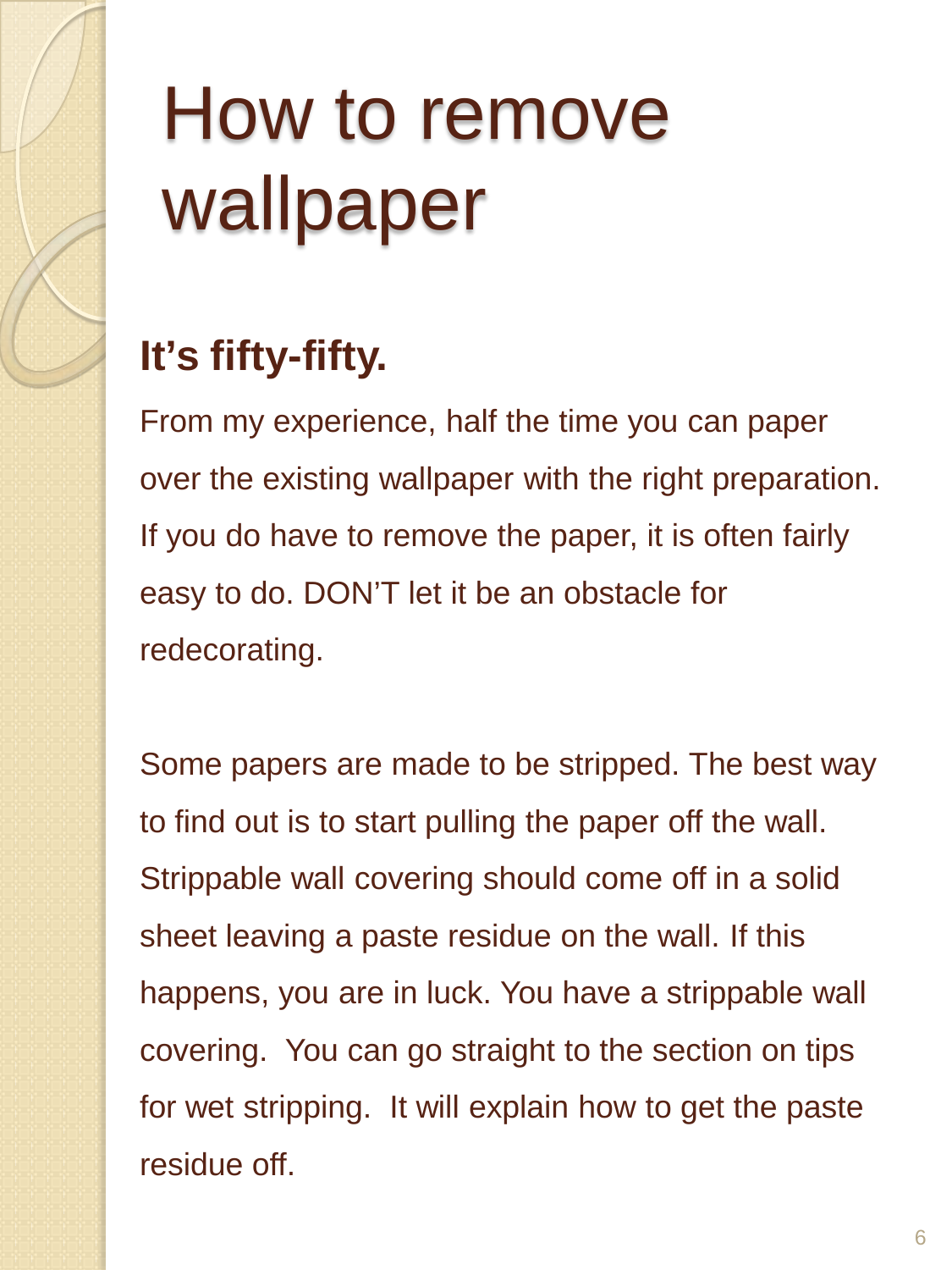#### **When to use the dry method**

Some wallpapers are made to be dry stripped. Just try a corner of the wall covering. If it pulls off in a single sheet, then it was made strippable. The paste that was used to put it up can sometimes be papered over. However, if you want to paint, you will need to clean the paste off the wall. Read the section on wet stripping for instructions on how to remove paste residue.

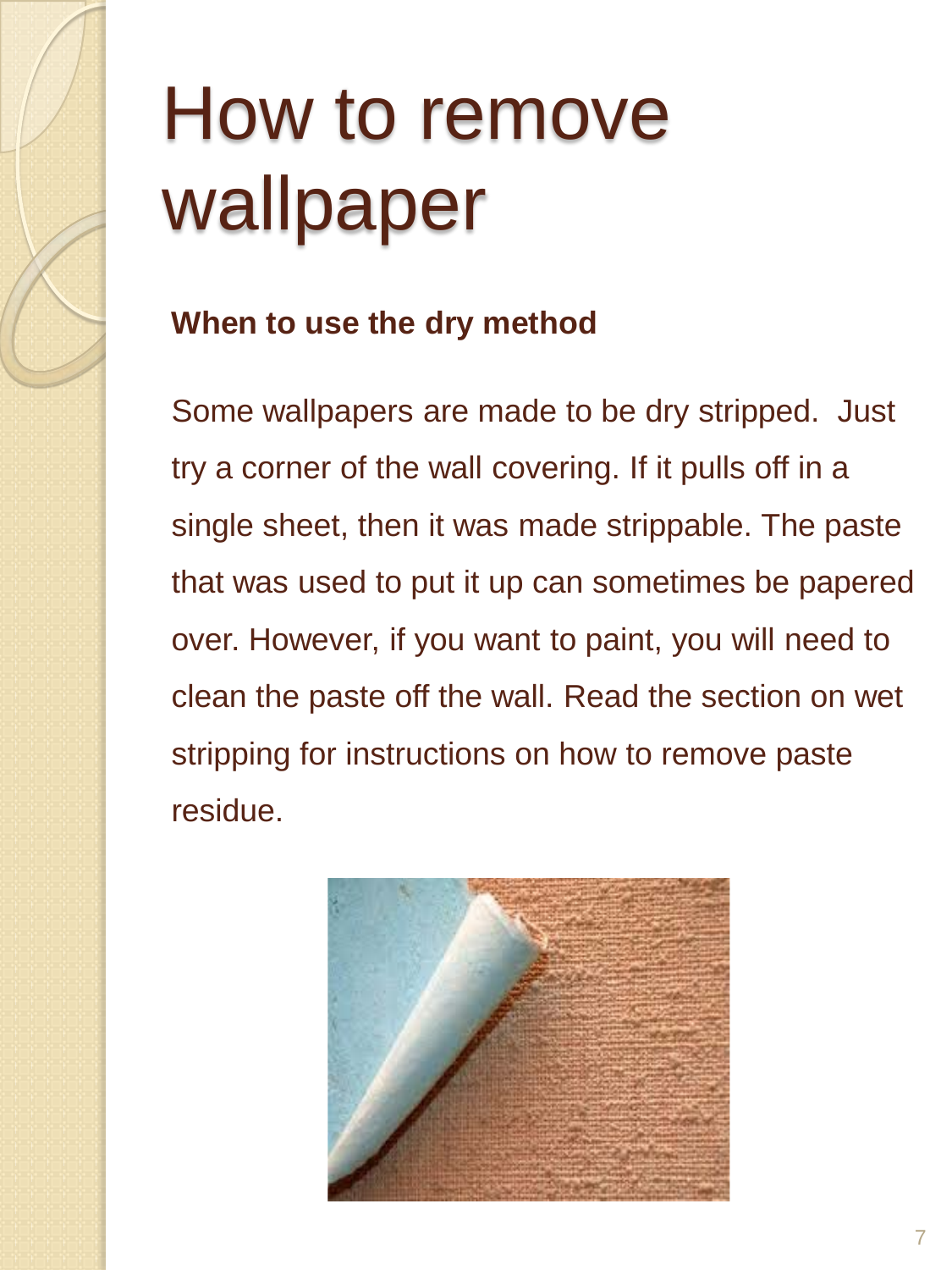There are some problems that may occur when you dry strip. Here are some possibilities:

• A layer of vinyl comes off leaving a paper backing on the wall. You have a paperback vinyl wallpaper that will need wet stripping.

• If the paper does not strip off easily, then you have a paper that's not made to be stripped dry. You will need to use the wet method.

• If the drywall under the strippable paper becomes damaged because the paint comes off with the wallpaper or the surface of the drywall comes off, then you need professional help.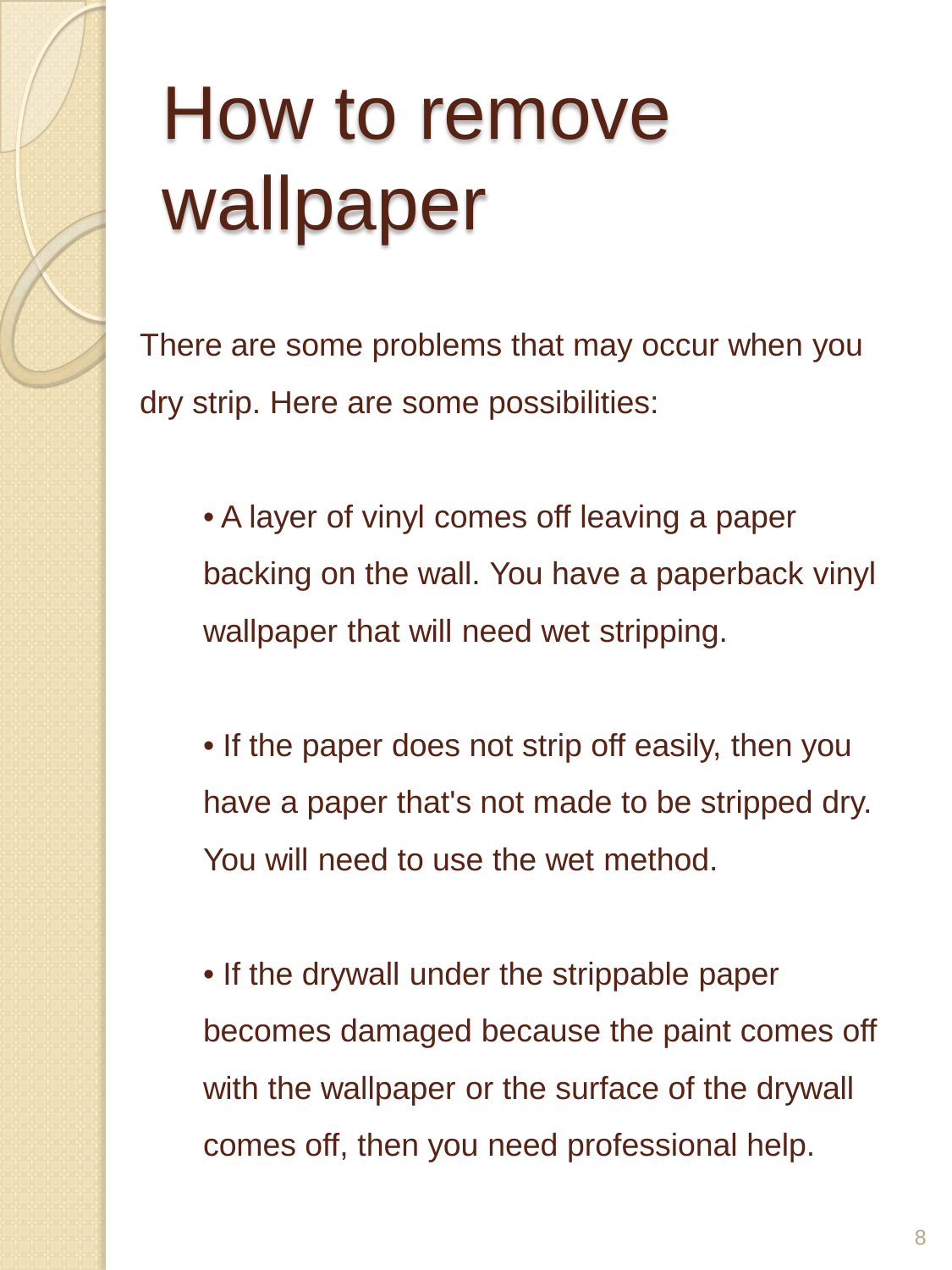**When you must use the wet method**

When you pull on the wallpaper and it ...

- 1. doesn't come off, or,
- 2. the surface vinyl comes off but a paperback is left on the wall,

you will need to use the **wet method** of stripping.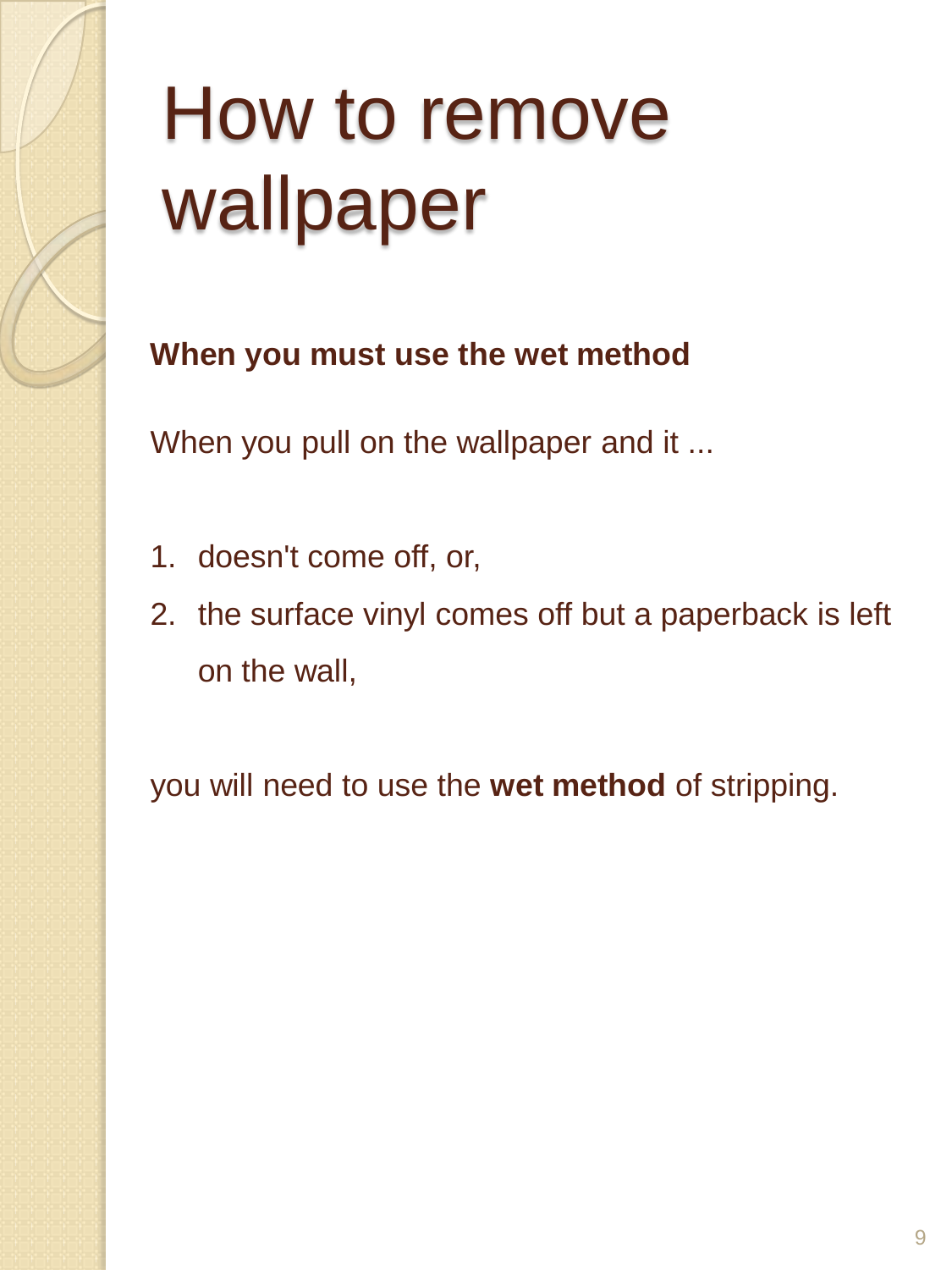Paper that is not strippable needs to be soaked with water to loosen the paste. Sometimes, you may need to use chemicals to remove the paper. If the wallpaper has been coated with a vinyl varnish you must get through the varnish to get to the paste with water. In order to do this you need to sand or score the wall paper and then spray with water. Start at the top of the wall and spray water until the entire wall is wet. Then begin stripping.

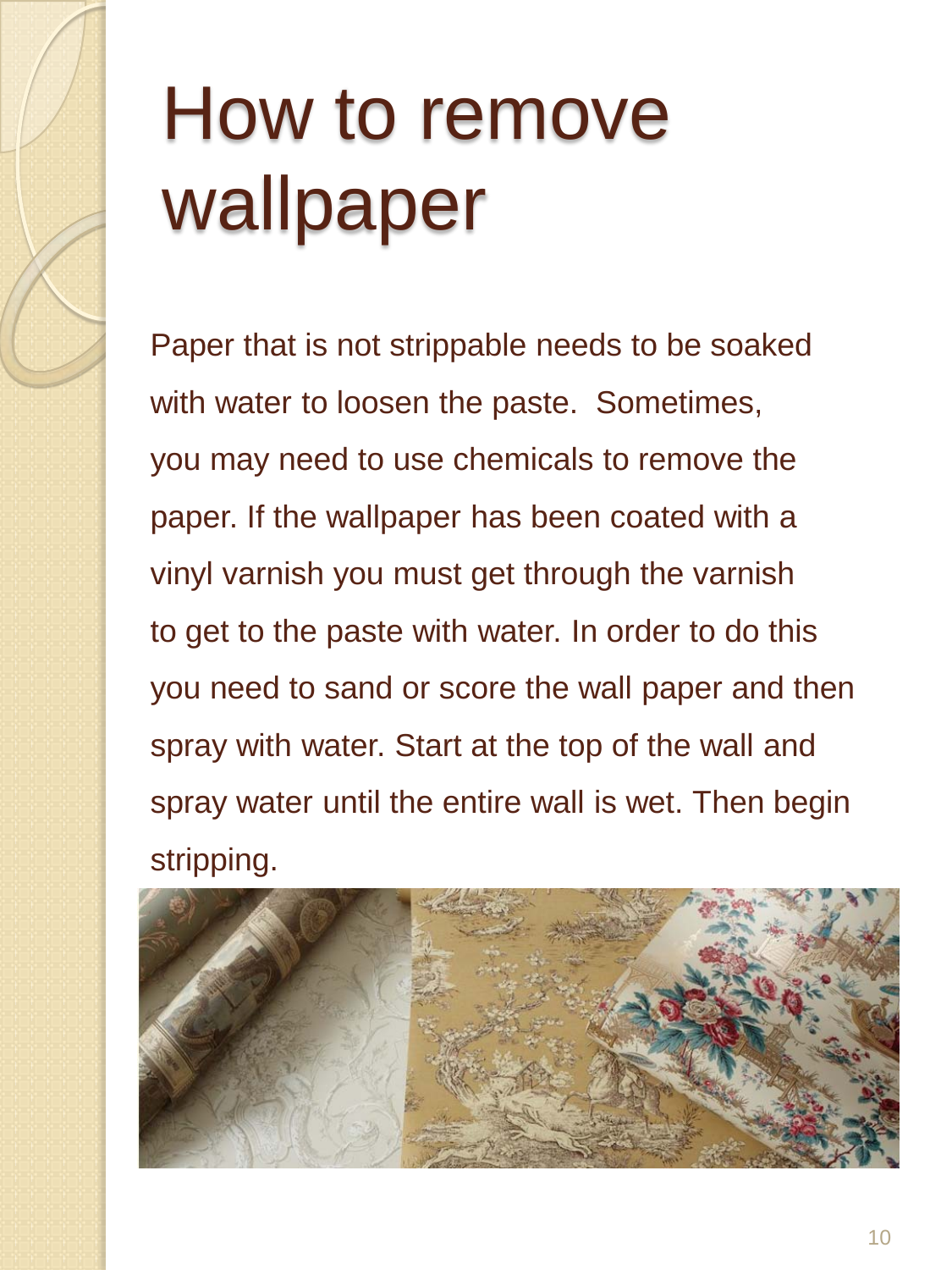#### **Are chemicals an option?**

I prefer to use water to remove wallpaper. However, there are many products available if you prefer to try another method.

These products actually function like fabric softeners. The chemicals and enzymes that are added to the water break down the starch in the paste, making paper removal a bit easier. I have included a list products and resources with links at the end of the e-book that may help you make a decision about what to use.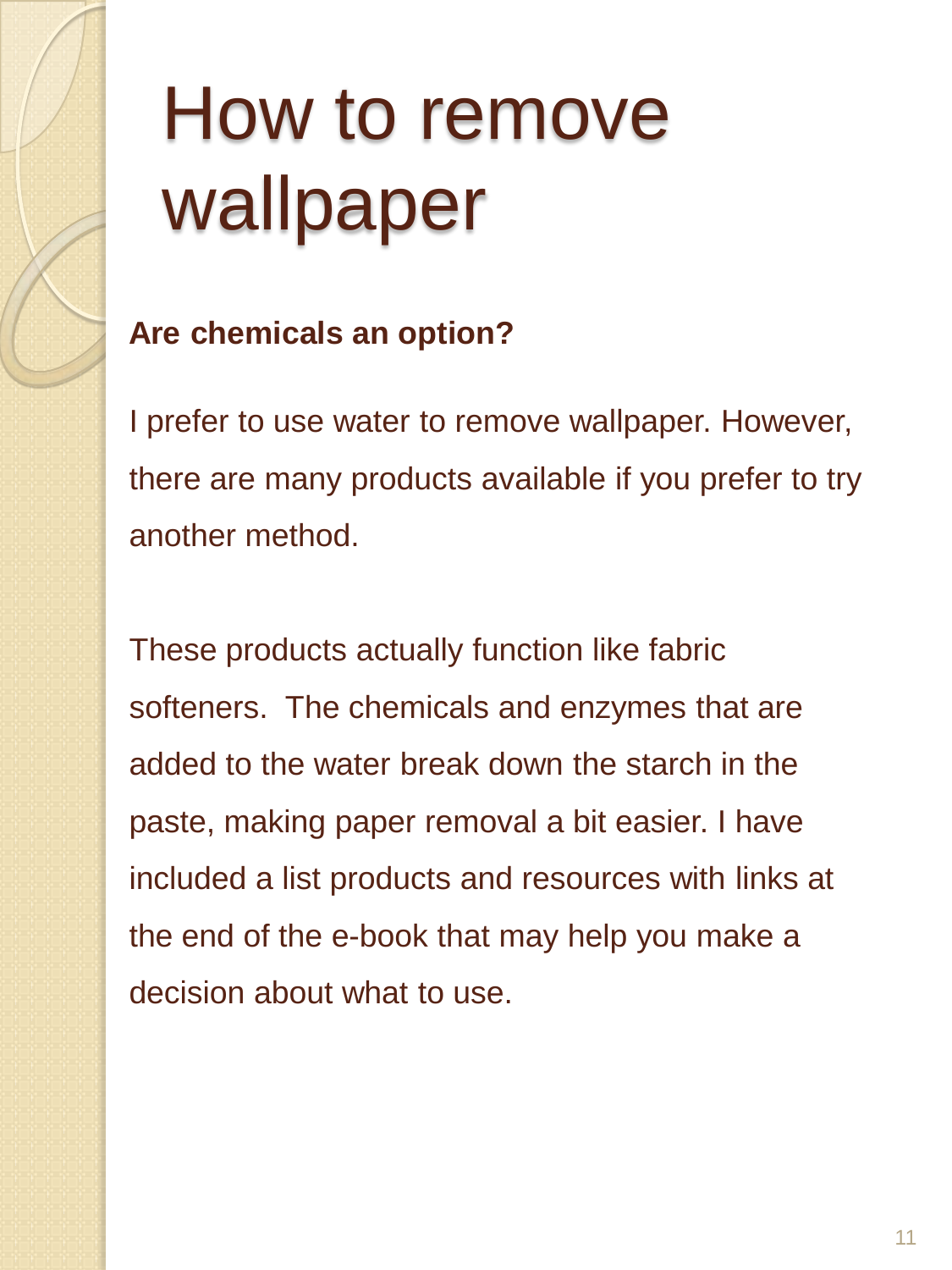#### **Tips on wet stripping wallpaper**

Wet stripping wallpaper can get messy. Whether you are using straight up water or using a removal product, I suggest you help control the mess by following these steps:

- 1. First put down a plastic sheet.
- 2. Then on top of the sheet I place a folded drop cloth.

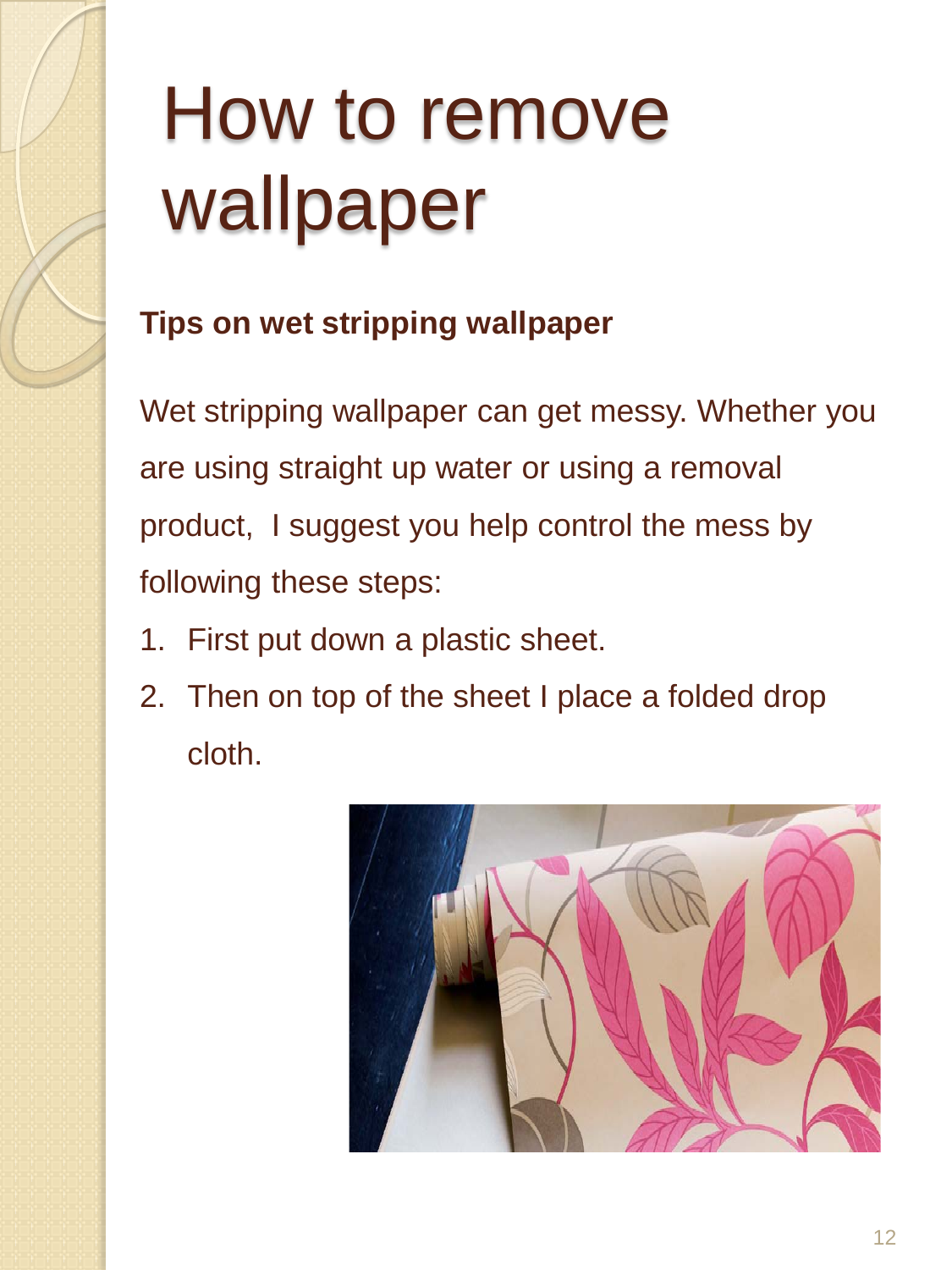- 3. On top of the drop cloth, I place six or seven layers of newspaper. Newspaper absorbs the moisture from the wall when I spray water on it with a pump sprayer. The wallpaper and the residue of the glue that comes down lands on the newspaper. You can then fold it up and throw it away. Don't let the water soak through this pile to your floors or you'll have a bigger mess to deal with.
- 4. Finally, the only other tip I can give you is to have patience. Sometimes it takes five or six soakings with water or chemical removers in order to make the residue of the wallpaper wet enough to start to come down. But it will come down.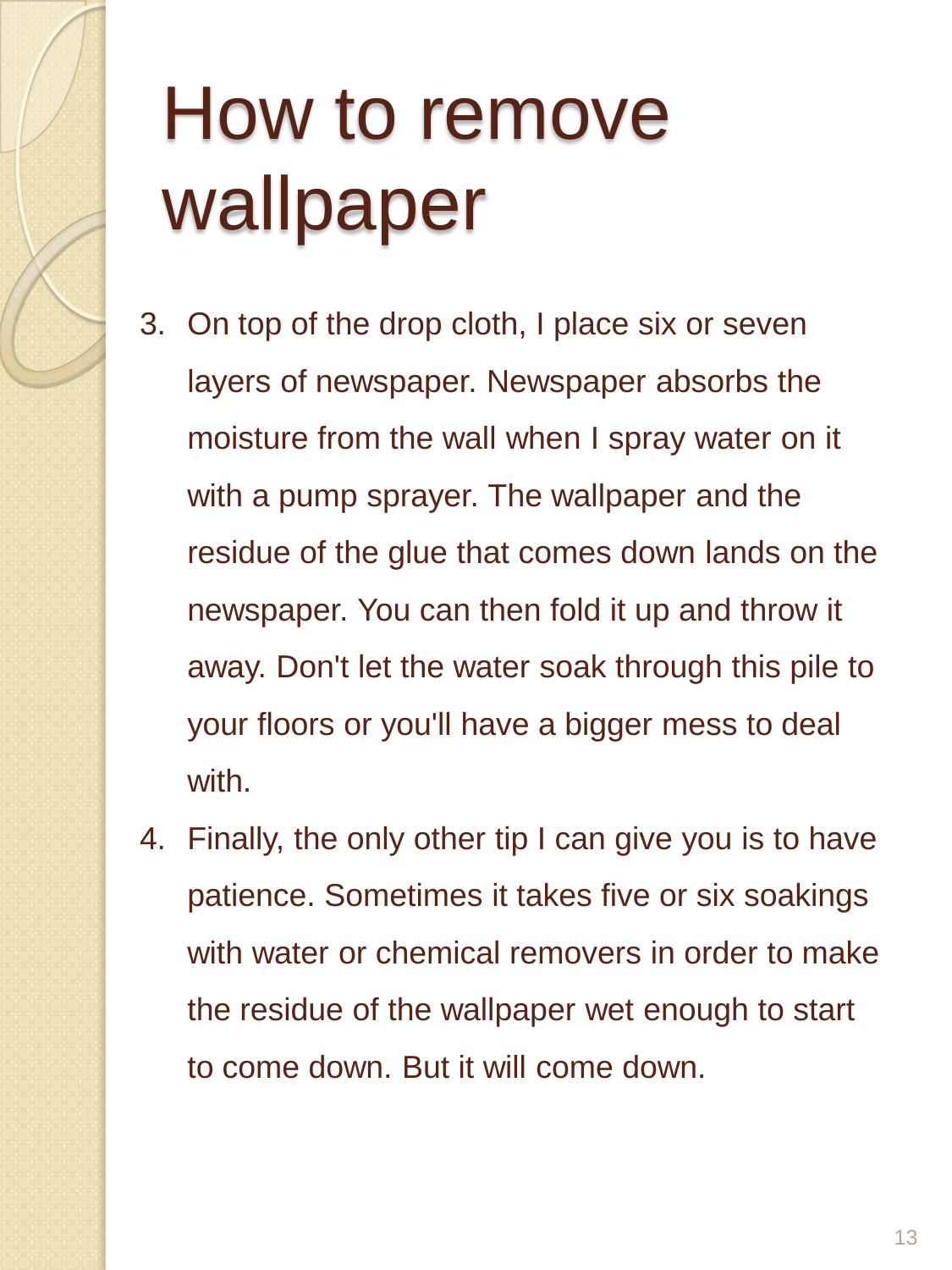**One more thing …**

Stripping paper does take time. After you've removed the wallpaper and the paste residue, the walls need to be thoroughly washed.

I like to use a scrub brush or sponge scrubber that you use on pots and pans. Then I take clean water, sponges, clean rags and wipe down all the residue.

All the effort to have clean walls will be well worth it when you go to paint or reinstall wallpaper.